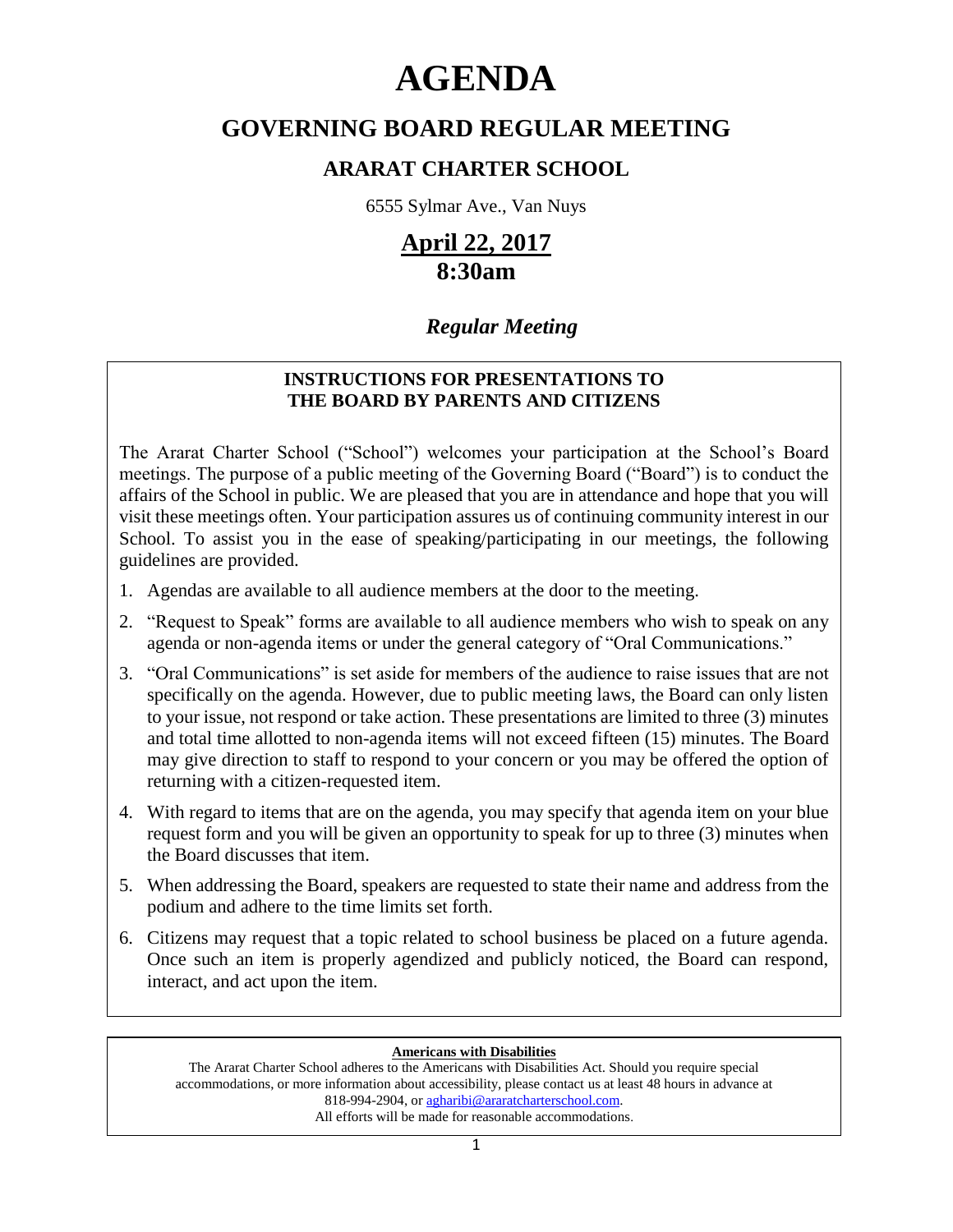#### **I. OPEN SESSION**

#### **A. CALL TO ORDER:**

Meeting was called to order by Board Chairperson, Shakeh Avakian at \_\_\_\_ pm.

#### **B. ROLL CALL**

|                      | Present | Absent |
|----------------------|---------|--------|
| Shakeh Avakian       |         |        |
| Marlena Gonzalez     |         |        |
| Lorena Gonzalez      |         |        |
| John Henderson       |         |        |
| Sylva Karayan        |         |        |
| Hermine Mahseredjian |         |        |
| Giuliana Velarde     |         |        |

#### **C. APPROVAL OF MINUTES OF BOARD MEETING OF MARCH 18, 2017**

Moved by: Seconded by: Vote: Vote:

#### **II. COMMUNICATIONS**

#### **A. ORAL COMMUNICATIONS:**

*Non-agenda items: no individual presentation shall be for more than three (3) minutes and the total time for this purpose shall not exceed fifteen (15) minutes. Ordinarily, Board members will not respond to presentations and no action can be taken. However, the Board may give direction to staff following a presentation.*

#### **B. FOR INFORMATION: CHAIRPERSON'S REPORT**. (Attachment)

- **1. Update on Facilities**
- **2. Consideration for Teacher Salary Increase**

#### **C. FOR INFORMATION: PRINCIPAL'S REPORT.** (Attachment)

*This is a presentation of information that has occurred since the previous Board meeting. (Per attached report)*

- **1. Update on School Calendar of Events**
- **2. Update on State Testing**
- **3. Update on SELPA Option 3**
- **4. Update on Enrollment**
- **5. Update on Prop 39**

#### **D. FOR INFORMATION: FINANCIAL REPORT**

*This is an update from what has transpired since the last board meeting.*

**1. Budget to Date Update from Edtec**

#### **III. CONSENT AGENDA ITEMS**

*All matters listed under the consent agenda are considered by the Board to be routine and will be approved/enacted by the Board in one motion in the form listed below. Unless specifically requested by a Board member for further discussion or removed from the agenda, there will be no discussion of these items prior to the Board votes on them. The Principal recommends approval of all consent agenda items.*